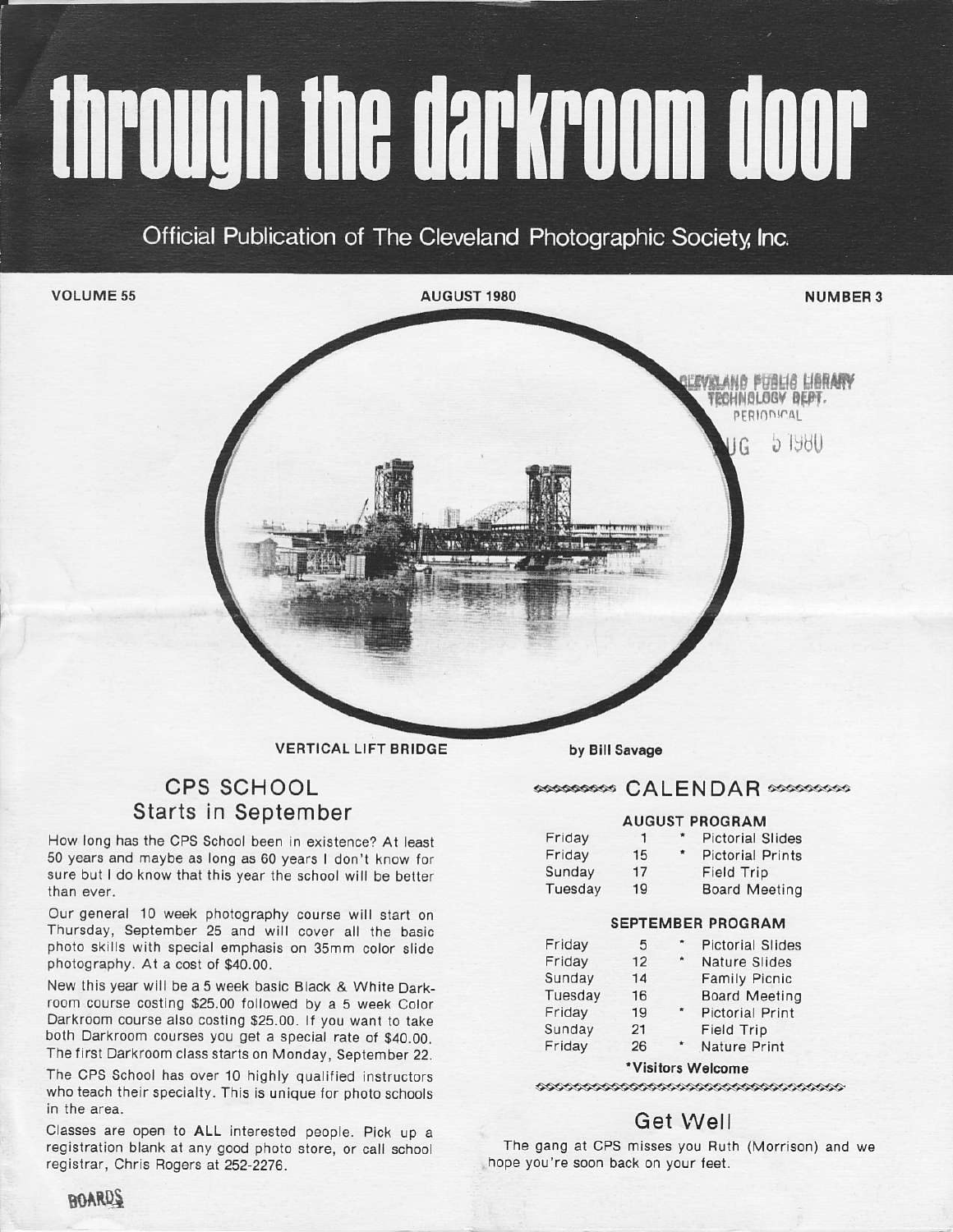

#### THROUGH THE DARKROOM DOOR

is published monthly by

THE CLEVELAND PHOTOGRAPHIC SOCIETY, INC. 1296 W. 6th St. Cleveland, Ohio 44113

Phone 781-1533

EDITOR

|                         | GREG TOTH / 251-9042 3427 West 119th Street |  |  |
|-------------------------|---------------------------------------------|--|--|
| <b>BUSINESS MANAGER</b> |                                             |  |  |
|                         |                                             |  |  |

FRANK J. OTTO / 991-4286 ..........................3326 Dorchester Road CIRCULATION [MAILING]

GERRY JUSKENAS / 932-6019 ......................2896 Washington Blvd.

The Cleveland Photographic Society, a member of the Photographic Society of America, and of the Northeastern Ohio Camera Club Council, was founded in 1887 and has been in continuous operation since that time. The present officers are:

#### PRESIDENT

|                       | HARRY BARTELS / 659-4707 3160 Oak Hill Road, Peninsula |
|-----------------------|--------------------------------------------------------|
| <b>VICE PRESIDENT</b> |                                                        |
|                       | PAUL GOODE / 585-4467 120 E. 293rd Street, Willowick   |
| SECRETARY             |                                                        |
|                       |                                                        |
| <b>TREASURER</b>      |                                                        |
|                       | FRANK J. OTTO / 991-4286 3326 Dorchester Road          |
|                       | ALL EVENING MEETINGS AT ROICLOCK WISITORS WELCOMEL     |

NING MEETINGS AT 8 O'CLOCK. VISITORS WELCOME: For school or membership information call Chris Rogers at 252-2276 ... News for the next issue is due by Aug. 22...

#### IN MEMORIUM

With our condolences, we report the death of long time active member, Mrs. Jeanne (Urban) Wiltse, In November 1955 when Jeanne was an office worker for Republic Steel, she was accepted into CPS. In June 1956 she took over as Editor of The Dark Room Door, the same year that her husband to be "Doc" Harrison Wiltse became CPS President. Jeanne also served as Business Manager for The Dark Room Door and then served 2 years as CPS President 59-60 and 60-61, and was also active as a CPS School instructor.

> 'Tis the mind that makes the body rich. Shakespeare

#### **WELCOME**

Please welcome our new member, Dennis Paul Rubin of Cleveland, and welcome our first Associate Member, Mathew Dierker, son of member LeRoy Dierker.





**CRAFTSMAN'S CONCENTRATION** by George Fowler

The day is always his who works in it with serenity and Ralph Waldo Emerson great aim.

#### **DRAG RACE FIELD TRIP**

Rained out - that's what happened to the June field trip to Thompson's Drag Raceway. The day was not a total loss however, there was still a picnic at the Birchers' house. If you weren't one of the 14 who attended, you certainly missed out on a good time. So thanks to the Birchers for their hospitality.

John Root

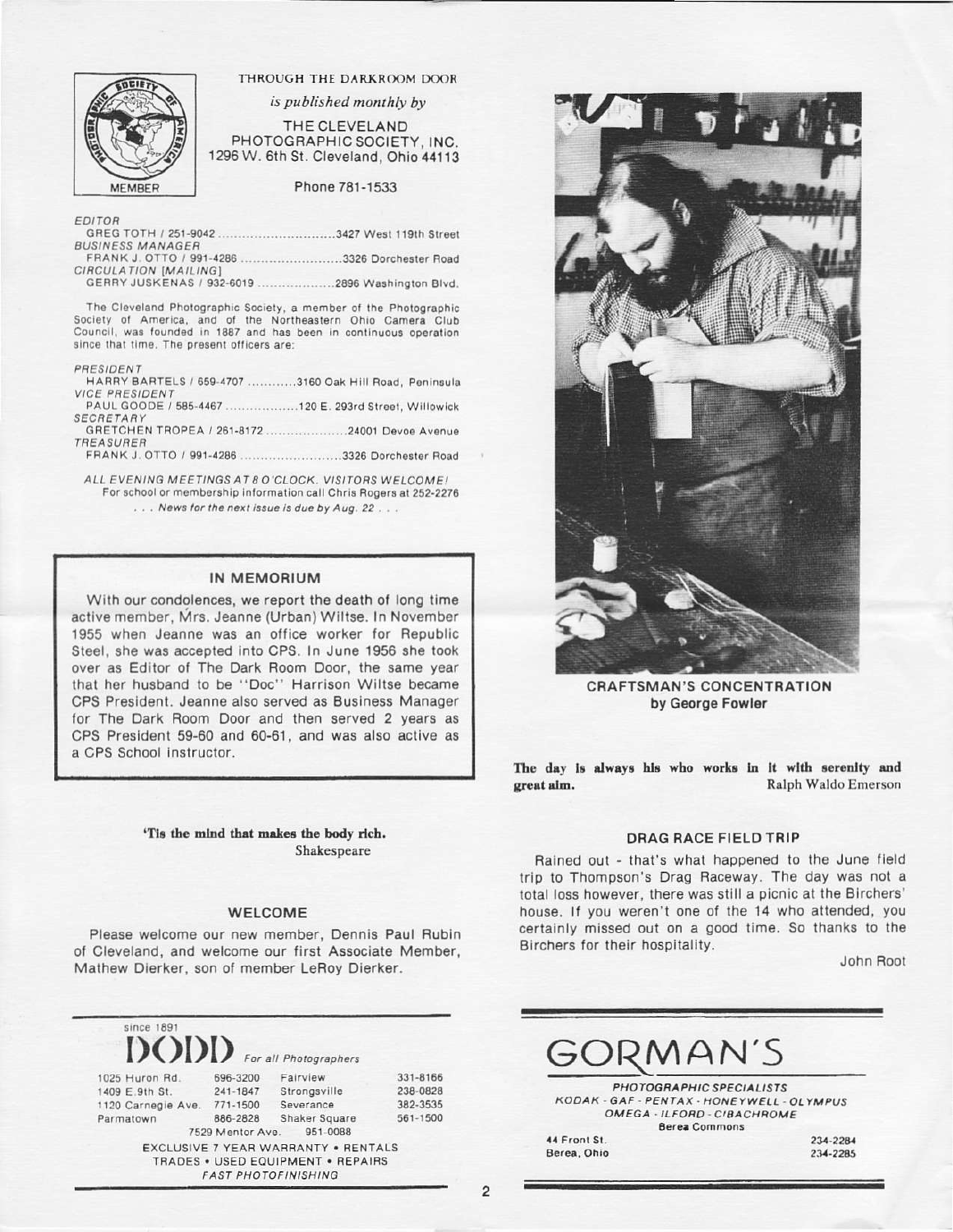#### **AUGUST FIELD TRIP**

SUNDAY - AUGUST 17 Meet at the Polo Grounds at Rt. 87 and River Road in Chagrin Valley at 12:00 a.m. Bring a lunch, hobnob with the hoi polloi, and get some action shots of the polo matches which start at 2:00 p.m.

#### A SPLENDID SHOWING

Through the efforts of Chuck Davenport and Bill Goddard, the first CPS print show is now on display at Dodd's, Mentor Avenue Store. The idea is to give our club some much needed publicity by showing the works of our members. Shows are also scheduled to be exhibited at Lakewood Camera and at the Upstairs Art Gallery in Chardon. If you can help display a show of 9 prints and a title block, please contact Bill, Chuck or Greg.



#### **KEEP POSTED**

The annual Calendar of CPS activities is now available. Pick one up at the Club Rooms. Many thanks to Bill Goddard Photography for underwriting the printing costs. Please note a change - board meetings have been rescheduled to the 3rd Tuesday of each month - so add 7 days to the dates shown on the calendar.

#### **BELATED THANKS**

Last fall, CPS conducted two terrific workshops: a nature workshop headed by Bob and Gretchen Tropea and a Judging Workshop with Harry Bartels and Maria Zickuhr. Both sessions were well attended and highly successful. We ask these fine instructors and those who assisted them to accept our belated thanks for super efforts. Please let them know if you would like an encore.

#### **TERMINAL TOWER**

Have you wondered what it would be like to take photographs of Cleveland from the Terminal Tower observation area? If you weren't among the 19 people attending this field trip, you passed up a great experience. The hour wait to get to the observation area was well worth it. The sky was clear and the sun was just starting to set: giving everyone a chance to get some fantastic shots of our great city. After enjoying some picture taking and a lovely view, everyone headed over to Kiefers for the conclusion of an interesting evening.

John Root

#### MISS JULY?

If you missed the July issue of "Through The Darkroom Door", you are not alone. We all missed it! In order to live within our budget, we were obliged to give up the July publication. If you have any comments or suggestions, please give me a call.

By the way, you can help beautify the Club treasury by sending in your mid-year dues payment.

**Greg Toth** 

#### **BOOSTER**

Are you proud of CPS? Would you like to "Boost" your club a little the next time you show slides? It's easy. Just purchase a few CPS MEDALIAN SLIDES; The same one that starts each slide competition night. Jane Neiswander is taking orders for the 2 x 2 medalian slides at \$1.25 each. Jane needs about 25 slides paid for before ordering the duplicates. Send your check to Jane at 2861 Westmoor Road, Rocky River, Ohio 44116, or call her for more details at 331-1421.



**FROSTY** 

3

by Ray Poisson